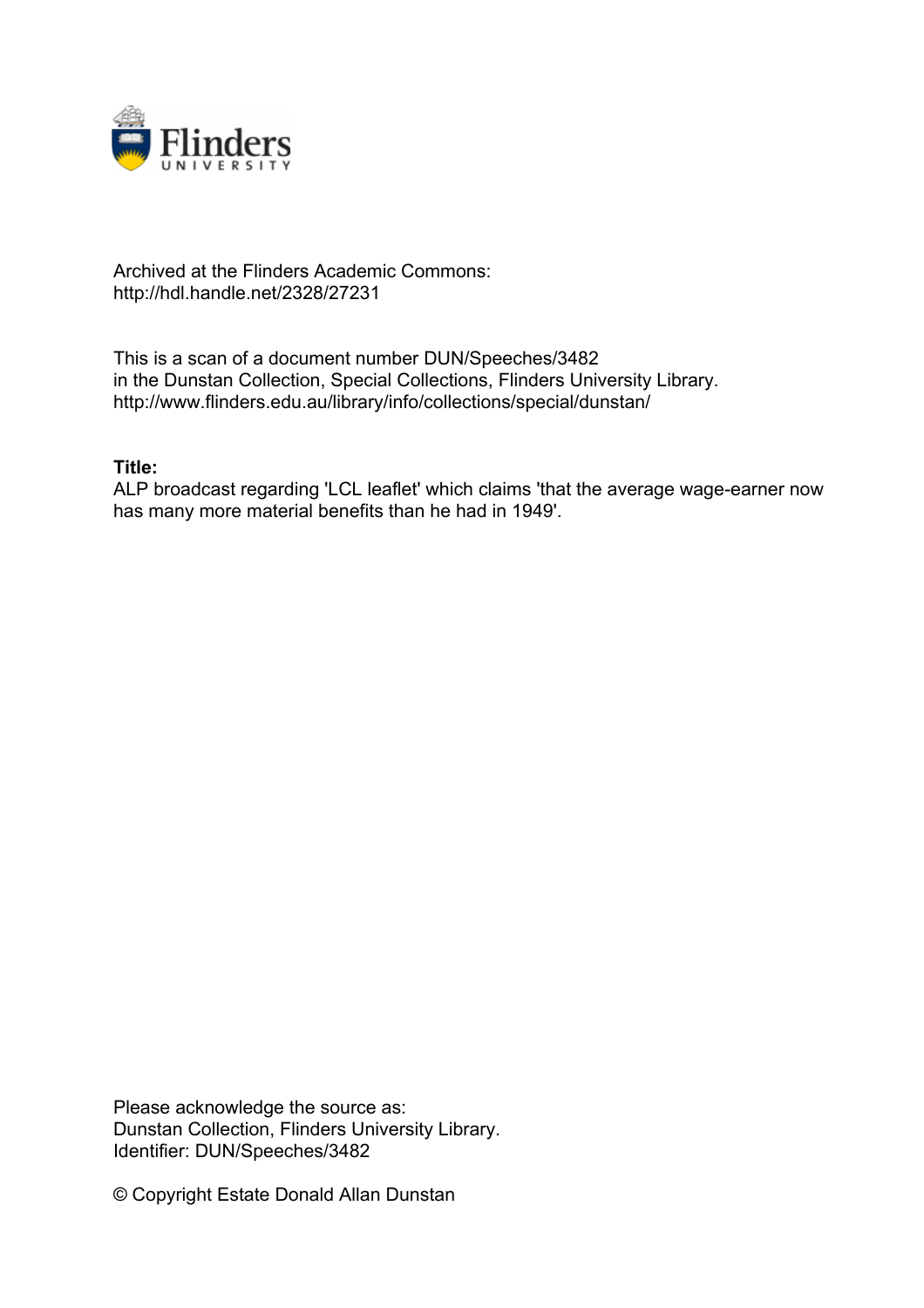## **A.L.P. BROADCAST - 12/9/60 DON DUSTAN - MEMBER FOR NORWOOD**

**Good Evening,** 

**I was diverted to receive in my letter box a little**  while a<sub>S</sub>o an L.C.L. leaflet which told its readers that life is better with the Liberals and that the average wage<sup>2</sup>-earner **now has many more material benefits than he had in 1949. There were also figures concerning wage-earners schemes in the national income and the inference which the whole thing sought to establish was that working people have had a marvellous deal from the present Government.** 

**Now when claims of this kind are made it is only fair to examine them, and to give credit were credit is due. It 'tis also necessary to expose falsehoods.** 

**Recent investigations have shown that whereas the total share of wages and salaries in the rational income was 56% in 1938-39 it had risen to 62% in 1937-1958. But the work force had grown enormously - to have had an adequate share in the expansion of national income which has taken place through advantageous world trade conditions, wages and salary earners ought to have had far more than 62% of the national income in 1957-58.** 

In contrast to these percentage figures I have given **you - let us look at the following facts:-**

**Wages and salaries per employee have risen less than the national ^ .. . income per head of population** 

**Wages and salaries per employee have risen less than total personal income per head of population. Wages and salaries per employee have risen less than that of the average farmer or business man.** 

**In short employees have received less than a proportionate amount of the increase in the national income occurring since 1949.** 

**Where has the difference gone? It is estimated that**  Dunstan Collection, Special Collections, Flinders University Library.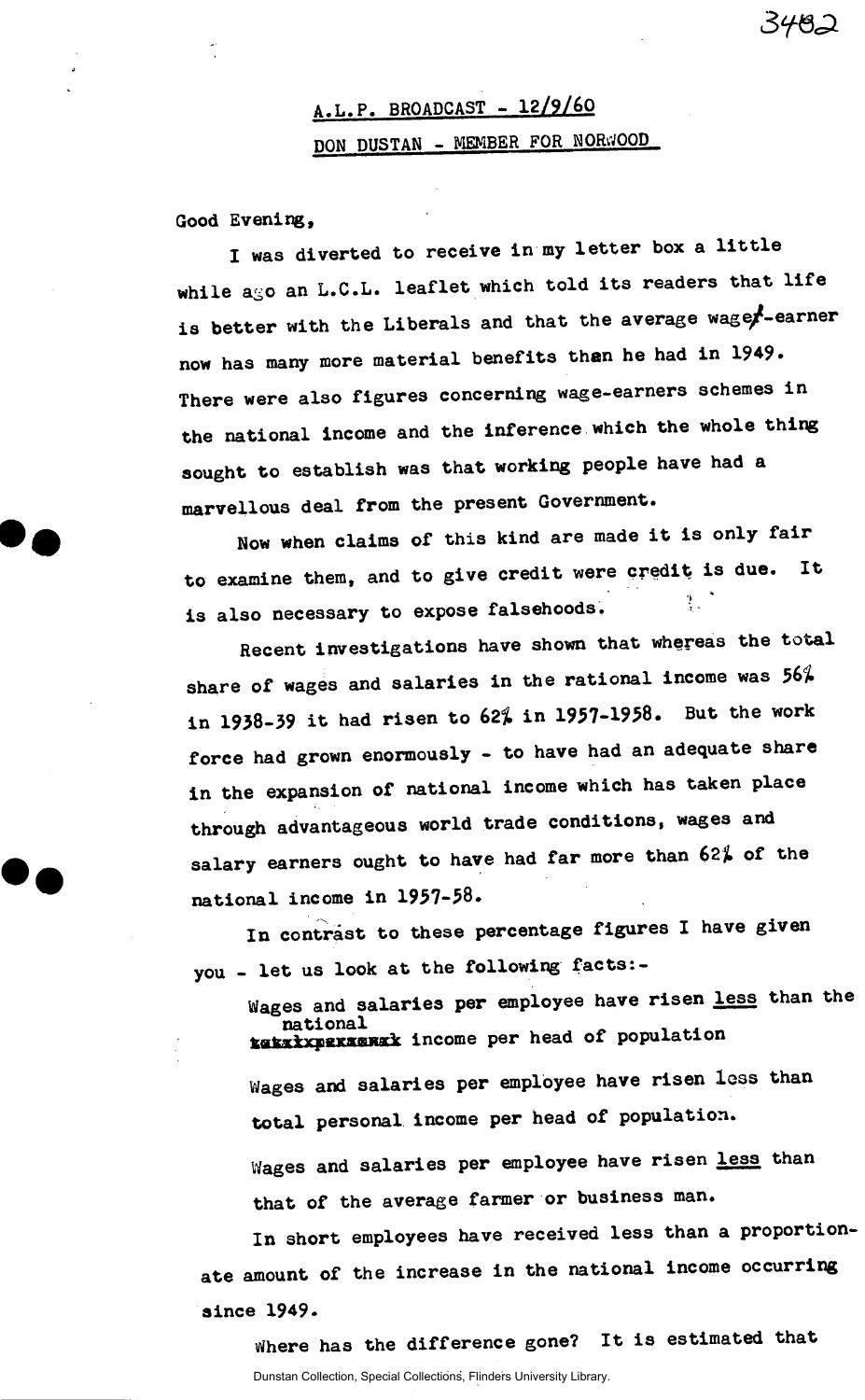**the transferers © from wage and salary earners to property**  and status income groups of a rightful worker's share in **the national income now amounts to £450 million per year.** 

Let me give you a few contrasts to illustrate this.

An investment of £2,800 in B.H.P. shares in 1939 **An investment of £2,800 in B«H.P. shares in 1939 bought 1,000 shares. If all new issues were taken up this investment is now worth £20,193. Dividends earned during the period would have paid for all additional shares excepting the 1958 issue. There has been a capital appreciation of approximately 8 times the original investment. On the capital gain as distinct from income no tax is payable. The net profit of this company in 1953 was £2,300,000 odd, or 9.5 per cent of capital. In 1958 it was £5,800,000 odd or 19.5^ of capital. It has since increased this figure.** 

**Let us take another company. Ralph Symonds Ltd. with an authorised capital in 1953 of £500,000 of which £400,000 was issued and fully paid, without any variation in capital increased a net 1953 profit of £25,000 to a net 1958 profit of £108,000 in addition erected a new 14± acre factory in 1958 valued at £900,000 from capital within the company and without making any further share issue.** 

**The position in General Motors Holdens is too notorious for me to canvass.** 

**Now let us take the position of the wage earner and salary earner.** 

**In order to get a figure which will show what a certain salary or wage in 1938-39 should be now in order to give comparable purchasing power, we have to make an allowance for**  an equal share of increased personal spending and an adjustment **in real values. On this score a 1938-39 wage of £200 should have been increased 4.13 times to £826. But the average on this figure increased only 3.2. A man on a salary of £1,250 in 1938-39 should have increased 5-17 times to £6,500. In fact he increased 2.5 times to £3,066.** 

**- 2 -**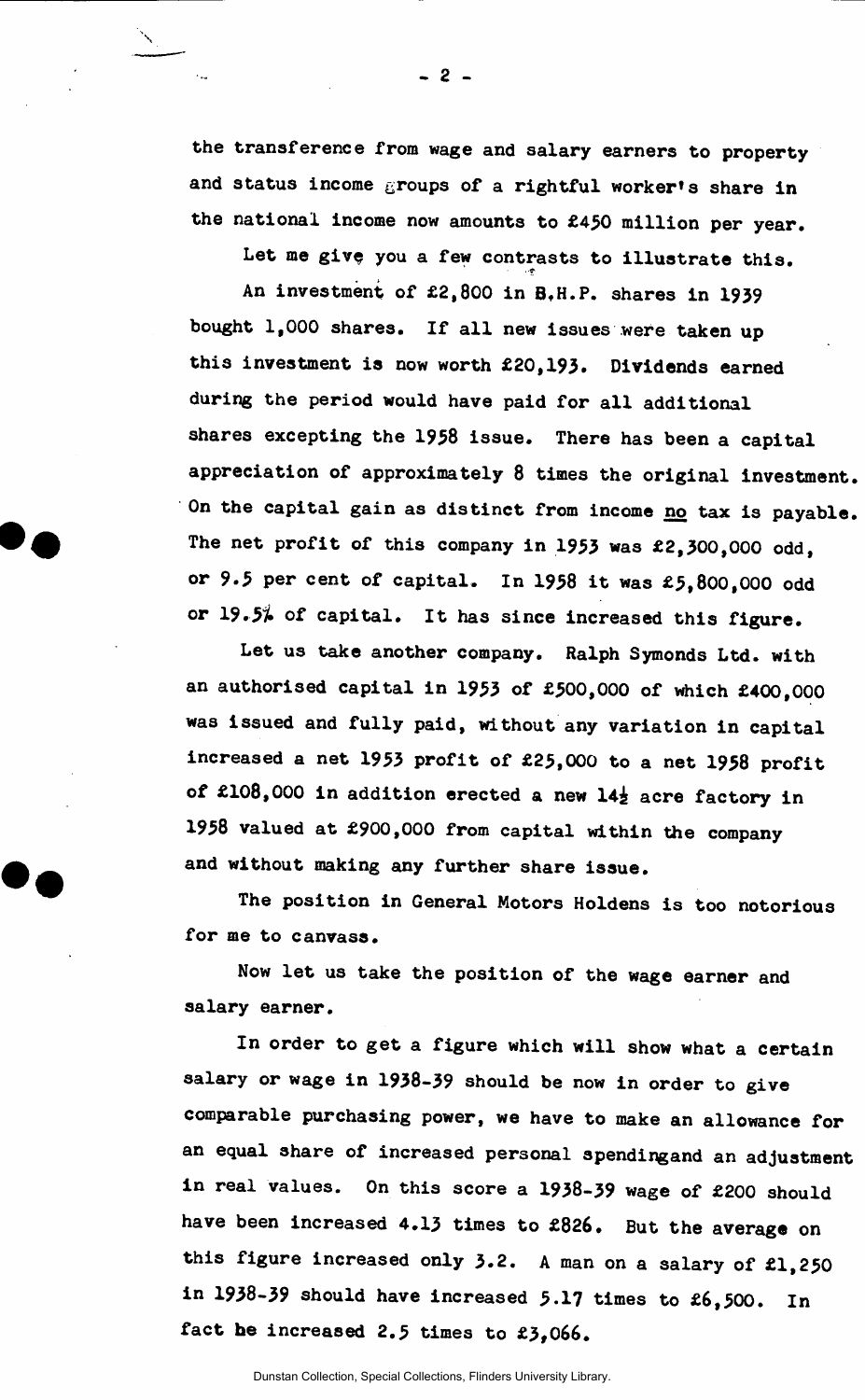**In other words, although with a developing technology and with good overseas markets, our material income has naturally expanded and is continuing to expand the fruits**  *beew*<br>of this expansion have not <del>be</del> equitably distributed. Through tax avoidance and through the fact that there is no capital gains tax in Australia, there are inequalities in spending for personal consumption in Australia which are grossly **for personal consumption in Australia which are grossly** 

which re-distribution took place under Labor was three-fold **which re-distribution took place under Labor was three-fold**  it was impossible for excess profits to lead to inequalities of the kind I have mentioned. Under Federal price control **of the kind I have mentioned. Under Federal price control**  sas*orable)<br>domestic market.* Social services were at a resenable and **domestic market. Social services were at a rooenablc and** 

Now what is the position. Price control in Australia only exists in pockets and has little over-all effect. No subsidies of the kind I havementioned are paid. There is no effective control on the level of profit or the rates of interest for credit. Social services have been scaled down.

**interest for credit for credit for credit for credit for credit for credit for credit for credit for credit for credit for credit for credit for credit for credit for credit for credit for credit for credit for credit for the**  as compared with 1949. Then if he was ill, he could get treated in a public hospital and he paid nothing. Today if kits he's lucky enough to get a bed in a public hospital he will pay £3/-/- per day. Then if he was unemployed he got an unemployment relief and assitance for his dependants which still allowed him to keep body and soul together. Today, if he is unemployed the payment for himself and dependants is at less than starvation rates - I am constantly having to give personal financial aid to people in this plight in my district.

Then he got reasonable child endowment. He only gets an extra 5/- for the first child now in addition to **gets** and the form in a meant that child what he got then, though inflation has means only the child of Dunstan Collection, Special Collections, Flinders University Library.

**- 3 -**